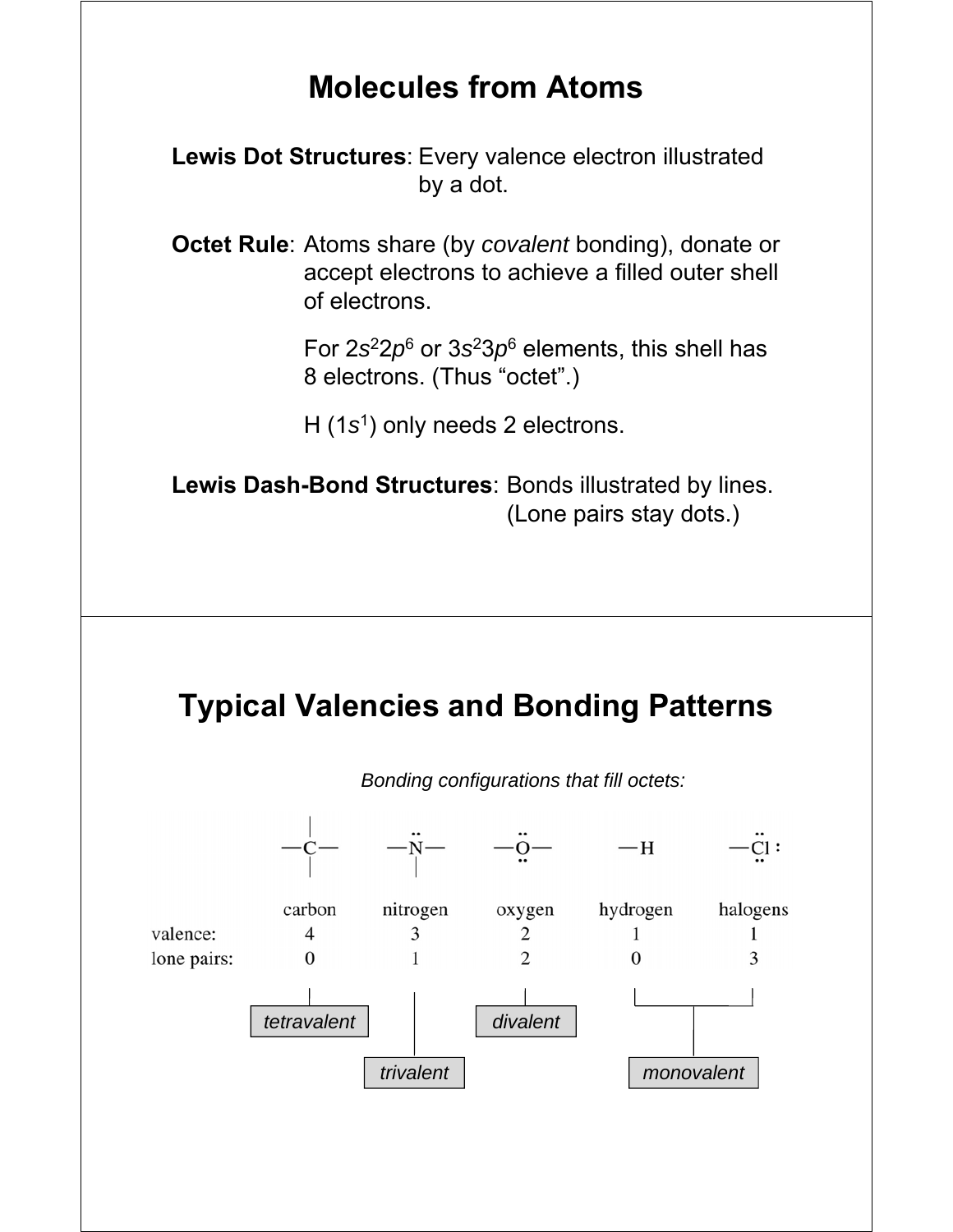## **Practice Drawing Chemical Structures**

How many ways could you draw  $C_2H_5N$ ? Try two.



**Polar Covalent Bonds**



The electronegativities listed here are from the scale devised by Linus Pauling.

| The Dipole Moments of Some Commonly Encountered Bonds |                   |             |                   |                        |
|-------------------------------------------------------|-------------------|-------------|-------------------|------------------------|
| <b>Bond</b>                                           | Dipole moment (D) | <b>Bond</b> | Dipole moment (D) | Electronegativity      |
| $H-C$                                                 | 0.4               | $c-c$       | $\Omega$          | dictates how equally   |
| $H - N$                                               | 1.3               | $C-N$       | 0.2               | electrons are "shared" |
| $H - O$                                               | 1.5               | $C - 0$     | 0.7               | in bonds               |
| $H-F$                                                 | 1.7               | $C-F$       | 1.6               |                        |
| $H - Cl$                                              | 1.1               | $C - C1$    | 1.5               |                        |
| $H - Br$                                              | 0.8               | $C - Br$    | 1.4               |                        |
| $H - I$                                               | 0.4               | $C-I$       | 1.2               | Units: Debye (D)       |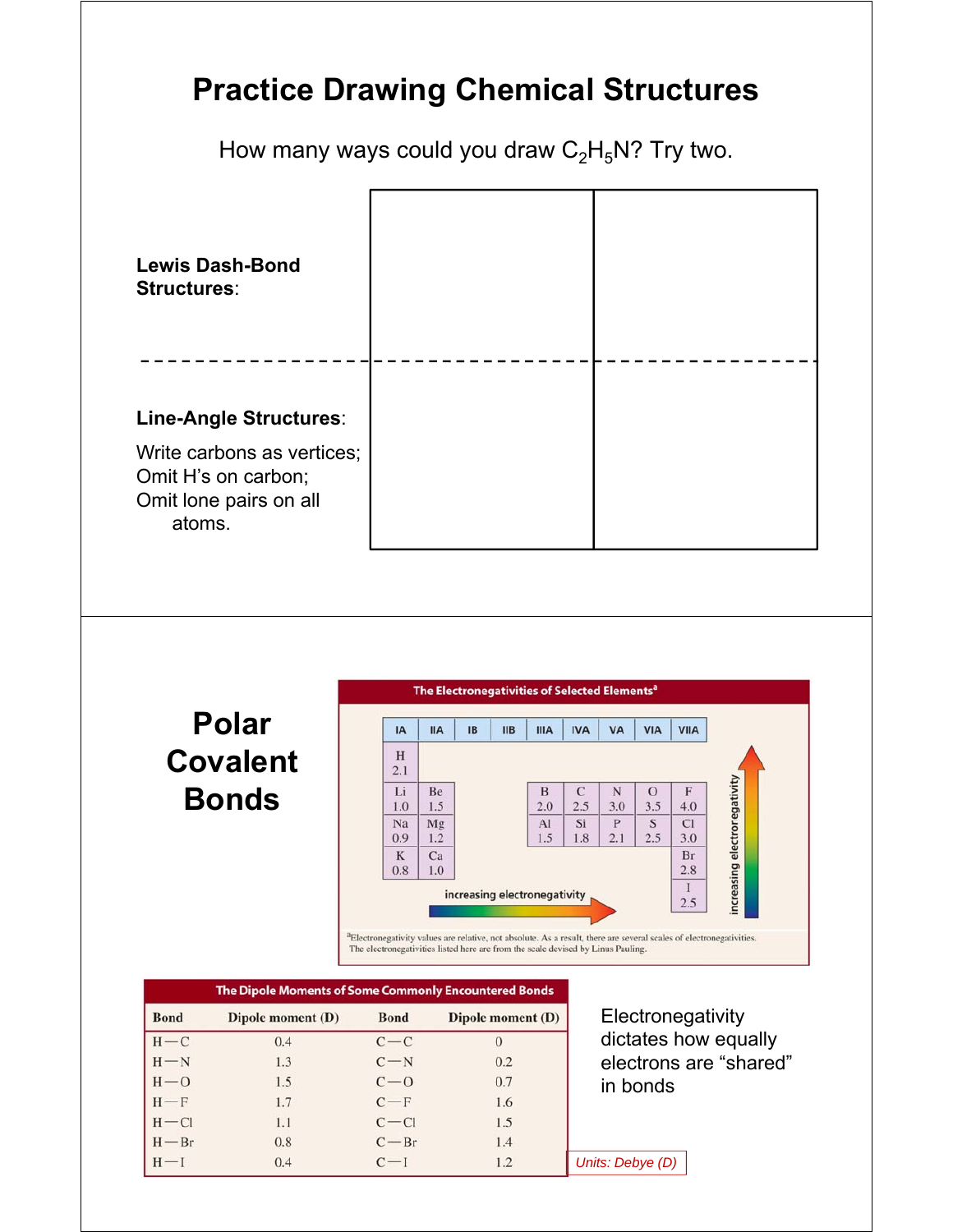

Works because of the large difference in electronegativity between Na and Cl.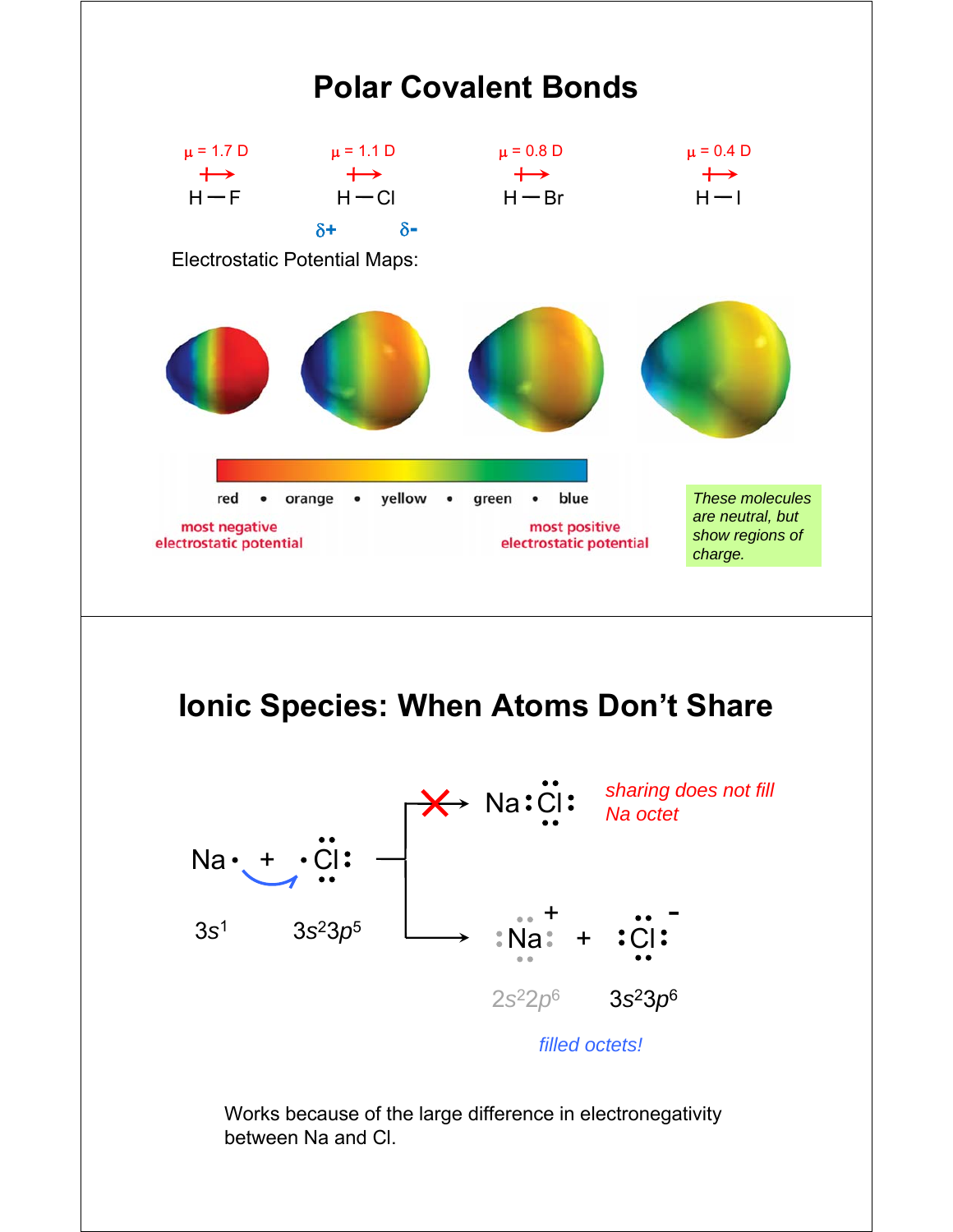# **Formal Charge in Organic Structures**

**Formal Charge**: Difference between number of valence electrons and "owned" electrons.

> $=$  (# valence  $e^-$ ) – (# lone pair  $e^-$ )  $-$  1/<sub>2</sub>(# bonding e<sup>-</sup>)





*Tip:* When # of bonds varies from typical valency, atom is probably charged.

#### **Resonance Structures**

**Resonance Forms**: For a given molecular structure, different ways of placing electrons.

*Example:* How would you draw  $[(CH<sub>3</sub>)<sub>2</sub>COH]<sup>+</sup>$ ?

*What are positive, negative features of these resonance forms?*

*What does this mean for electronic distribution in molecule?*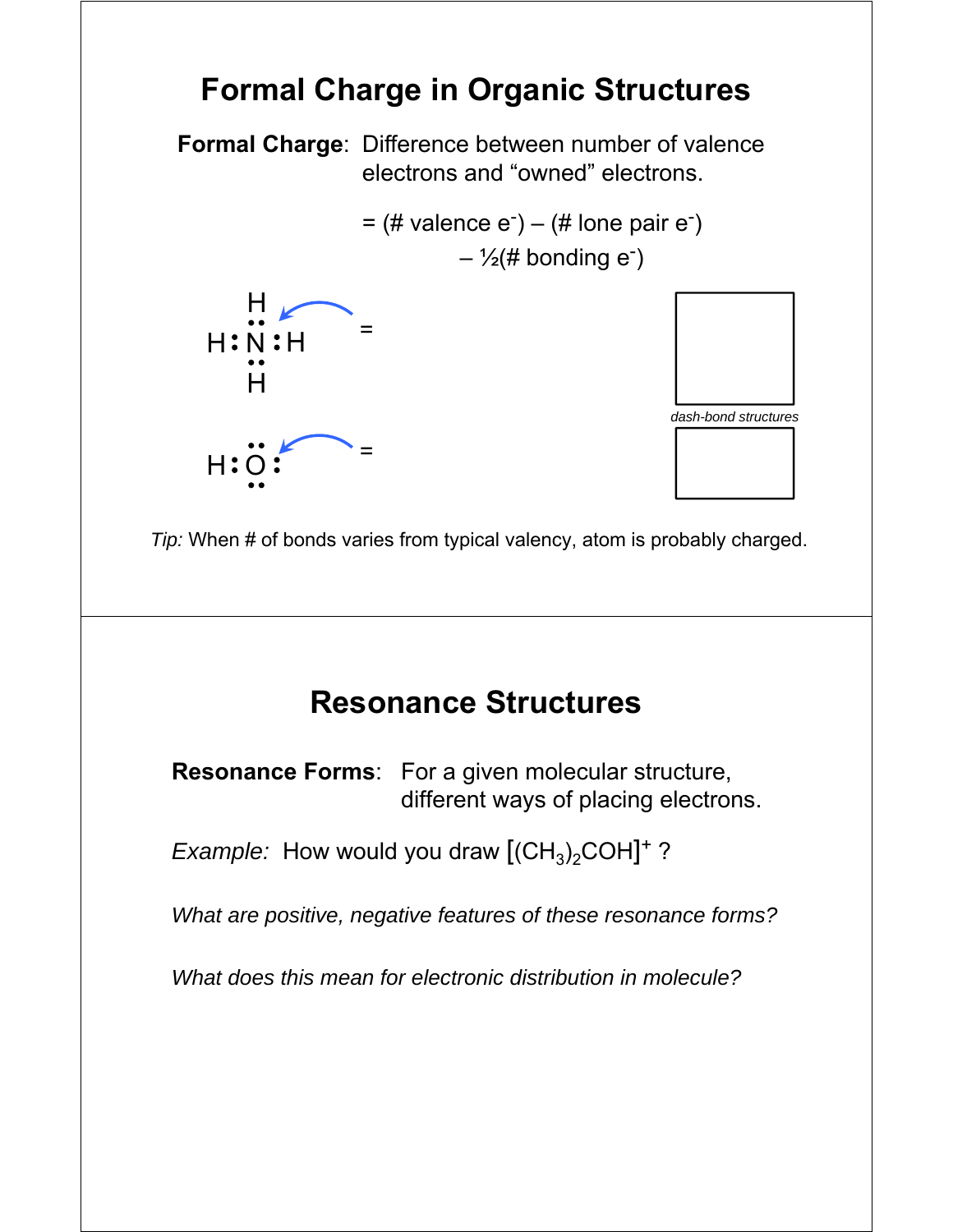## **Resonance Structures**

- Resonance structures are related by pushing pairs of electrons—lone pairs or multiple bonds from one location to an adjacent location.
- So, wherever there is a lone pair or a multiple bond, there is the opportunity for resonance.

#### **Major and Minor Resonance Contributors**

Resonance rules of thumb:

- 1. Filled octets are better than unfilled. (*Note:* Cannot over-fill octet.)
- 2. More bonds are better than fewer.
- 3. Matching charge and electronegativity (+ with electropositive, - with electronegative) is better than mismatching.
- 4. No charge is better than multiple charges.